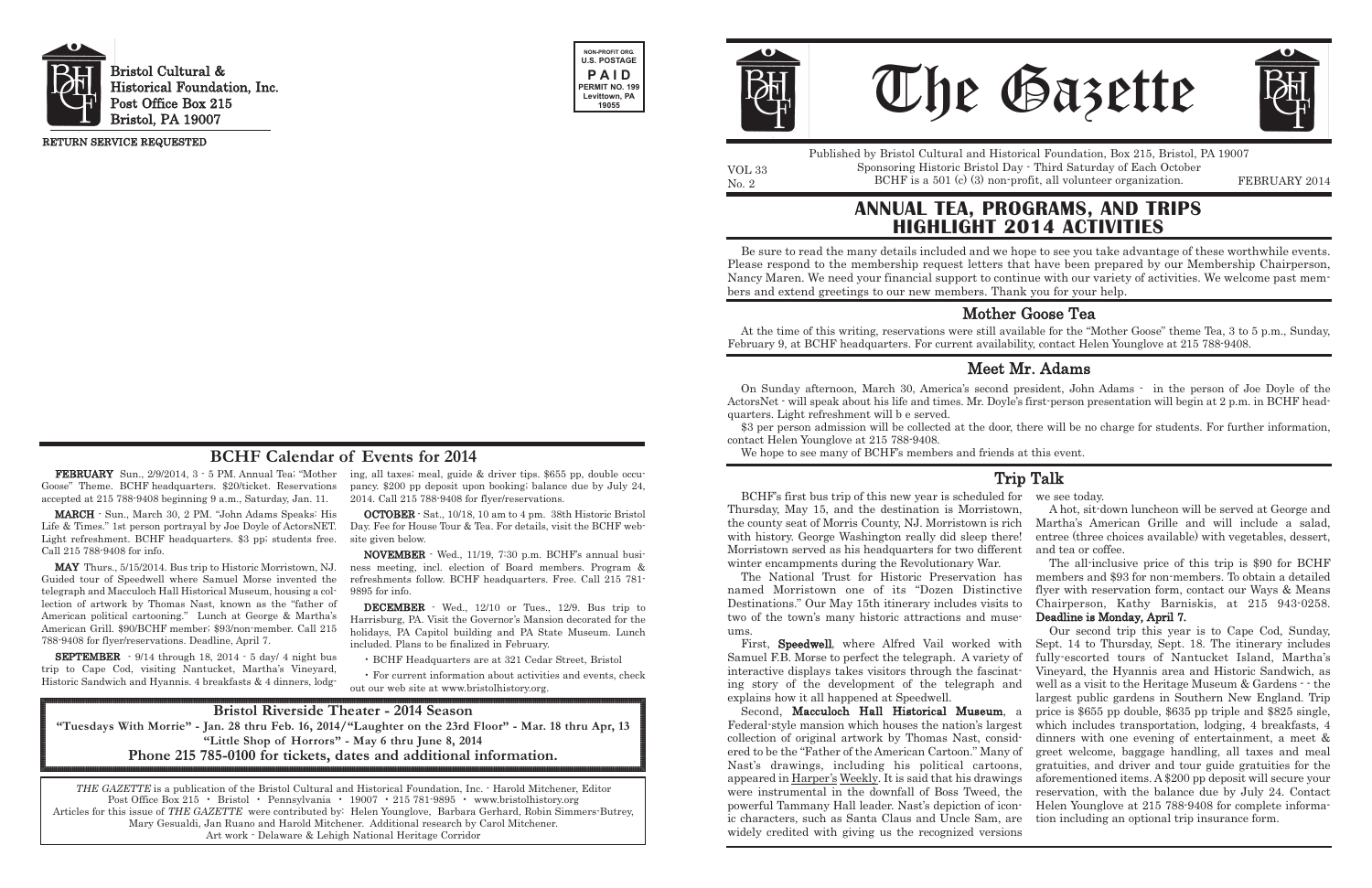### **Out Of The Past**

believed to have died in action, the Army reported yesterday. A veteran of nine years service, Riess was with a medical company of the Second Division, Ninth Infantry Regiment, when he was reported missing in action. He joined the Army in May 1942 and twice re-enlisted.

16th ANNIVERSARY CELEBRATION IS DUE AT BRIS-TOL THEATRE. The Bristol Theatre, Radcliffe and Market Streets, is sweet sixteen and the management is making special preparations for celebrating the anniversary. Sixteen years ago, the Bristol Theatre was built and dedicated to the policy, "Relax at the movies and add years to your life," and the Bristol Theatre must be Bucks' finest, according to Harry Fleisher, theatre owner.

2/2 - - BOROUGH COUNCIL PICKS TWO FOR AUDITOR POSTS. Appointment of two borough auditors, resignation of a member of council, and the adoption of two resolutions were among the items which occupied the attention of Bristol Borough Council, assembled in special session last evening. William Fallon and James Eagan were unanimously appointed as borough auditors. The resignation of Angelo Cianciosi, Jr., as representative from the Fifth Ward was accepted with regret. Borough solicitor, John Fullam, asked council to adopt a resolution authorizing the purchase of two Ahrens-Fox Model E-C fire apparatuses for \$33,396.

The following items were excerpted from February1954 issues of THE BRISTOL COURIER. 2/1 - - BRISTOL SERGEANT REPORTED KILLED; MISS-ING SINCE '50. M/Sgt. Paul E. Riess, of 342 Jefferson Avenue, Bristol, reported missing in Korea three years ago, is Bristol Memorial Park. It is being backed by the Bristol Recreation Board, the Mill Street Businessmen's Association, and labor unions. Numerous persons have volunteered free labor. Estimated overall cost, including the necessary buildings and equipment is \$68,000.

2/3 - - SCHOOL DIRECTORS PLAN TO SEIZE BEAVER ST. SITE. The Bristol school directors last night unanimously voted to start condemnation proceedings for a proposed school site after they were told that the Pennsylvania Railroad "reneged" in an agreement in the land transfer. The site is at Beaver Street next to the railroad freight yard.

2/4 - - POMEROY STORE TO BE BUILT IN LEVITTOWN SHOPPING CENTER. Construction will begin within a month and the opening is scheduled for the end of the year.

"Special Dress Sale! First Quality. Fruit of the Loom. Street and House Dresses Sanforized - - Fast Colors. Regular Price - \$2.98. Special Below-Cost Sale Price - \$1.99. KANTER'S DEPT. STORE. 400 Mill Street, Bristol."

2/9 - - SWIMMING POOL PLANS PRESENTED TO COUNCIL. The plans were presented by Robert Pascale, 309 Washington Street, young son of councilman Nicholas Pascale who is sponsoring the pool. A copy of the plans has been sent to Harrisburg. The pool will be located in the lagoon area of



"Hey, Kids! Announcing the Re-Opening of GOODWILL FIRE HOUSE NO. 3 SKATING RINK, Swain & Mifflin Streets, Bristol, on Tuesday, February 2, 7:30 PM> Skating Tuesday & Thursday, 7:30 PM to 10:30 PM; Sundays, 2:00 to 5:00 PM. Prices: Nights, 60¢; Sundays, 25¢." 2/18 - - "Grand Opening Tomorrow and Saturday, February 19 and 20! Bristol's New RODGERS HOTEL, 106-108 Monroe Street. A 35 Room, Ultra Modern, Fire-proof Building. Complete Dining Room. Separate Modern Bar. Businessmen's Luncheon - 11 AM to 2 PM. Dinners a la carte - 5 to 8 PM. Owner-management - - Thomas and Lillian Rodgers."

"For Better Breakfasts, Visit O'BOYLE'S Two Famous Restaurants. Rt. 13 & Beaver Dam Rd., and Green Lane & Farragut Ave."

"New 1954 Mercury Sun Valley Lets You See through the Top! Unique Plexiglas Transparent-Top Car Lets You See All the Scenery. Come in today and experience a new driving sensation. HAMM'S SALES & SERVICE, INC., Highway & McKinley St., Bristol."

SENATOR EDW. MARTIN ACTS TO SAVE JOBS OF 6,000 WORKERS; PREVENTS TRANSFER OF KAISER'S WING CONTRACT. A long battle on the part of the Glenn Martin Plane Company of Baltimore, Md., to "pickup" the Bristol subcontract and transfer the work to its own plant at Baltimore, failed when Kaiser last weekend successfully completed a "test period" of production, refuting charges that it was unable to keep up with schedules. 2/19 - - LBCAC CROWN CAPTURED BY FRANKLIN A.C. QUINTET WITH WIN OVER KAISER, 94-65. Franklin finished out its season with a mark of 15 wins in 18 games, compared to the runner-up's 14-4. Bob Strobele, the former Bristol school boy, and lumbering Grant Eckert, the Burlington import, were Franklin's bell cows. Strobele posted 25 points. Eckert wound up with 18. "Spode China. DuBarry Pattern. 5-Pc. Place Setting - \$8.60. BAYLIES JEWELERS, 307 Mill Street."

2/12 - - KAISER GETS PART OF LEEDOM PLANT FOR CHANGEOVER. Kaiser Metal Products, Inc., Bristol, has leased 3,800 feet of floor space at the Thomas L. Leedom Company plant, to facilitate a changeover to production of a redesigned Martin B-57 jet bomber wing for the Air Force. The old model wings are still being constructed in the Canberra building on Radcliffe Street.

BRISTOL TODAY OBSERVED AT PHILA. HOME SHOW. Bristol had its day yesterday at the 1954 Philadelphia Home Show at the Commercial Museum. Other communities have already, or will before the show closes tomorrow, pointed with pride to their accomplishments.

REAL ESTATE FOR SALE. 309 Radcliffe St. 3 apartments. Private baths and entrances. First floor apartment suitable for conversion to offices. \$12,000."

"A & P . . . Never Have We Featured So Many Fine Meats Priced So Low! Rib Half Pork Roast - 50¢ Lb. Fresh Ham, Butt Half - 79¢ Lb. Tender Porterhouse, Boneless Top Round or Sirloin Steaks - 893¢ Lb. Fresh Ground Beef - 35¢ Lb. Veal Cutlets or Tenders - \$1.35 Lb. Lamb Chops - 85¢ Lb."

Bristol resident Jim Kirk volunteered his time and woodwork- Corridor ing skills to provide the children with everything they needed to

2/24 - - \$300 BURGESS PAY SET; COUNCIL RAISES BUDGET. In order to balance the tentative budget, Bristol Borough Council agreed to renew the head tax of \$5 a person and do the same with the amusement tax. The tentative budget calls for a tax rate of 13 mils.

WARRIORS CAPTURE LBCL BANNER, Bristol Wins 86- 73 over Southampton; Unbeaten in League. Bubby Loud, captain and rock-solid forward, lifted Bristol out of trouble with 30 points in his LBCL bow-out. Dick Crosby boosted his individual scoring championship total to 257 with a 22 point take, and Phil Attardo came in for another 17.

# Learn A Little More About Morristown, NJ

Philadelphia gave Morristown an advantage. George Washington first came to the town in May of 1773 when he was traveling to New York City accompanied by his stepson, John Parke Custis and Lord Stirling. Washington was interested in furthering the young man's education at an institution in New York.

The town was settled around 1715 by English Presbyterians from Southold, NY on Long Island and from New Haven, CT. It was first called New Hanover.

The village and county were named for Lewis Morris, the first and then royal governor of the United Colony of New Jersey.

The Lenape Native Americans were the first-known humans in the region and they were followed by the Swedes and Dutch prior to the English.

The town is sometimes called the "military capital of the U.S. because of the strategic role it played in the American Revolutionary War.

Located on a route between New York City and could be settled. As history shows, Arnold went on to betray the U.S. in his attempt to give West Point, NY to the British.

Between January and May of 1777, George Washington and his army marched from victories at Trenton and Princeton to encamp near Morristown center. At that time, their headquarters was in Jacob Arnold's Tavern. Washington returned for a second time between December 1779 and June 1780. This time the army camped at Jockey Hollow and the headquarters for Washington and his officers was the Ford Mansion. Here Martha Washington came to join him and they shared the Ford Mansion with Ford's widow and children.

General Lafayette joined him in Morristown and told him of the French fleet coming to help. Lafayette also returned in 1825 on his "Farewell Tour" of America.

Benedict Arnold was court-martialed at Dickerson's Tavern. At that time, Washington assured him things

Looking around Morristown, a rather unique claim for the town is the first and oldest "Seeing Eye, Inc." dog training school. Here dogs are trained for those who are blind or visually impaired. That institution, founded in 1929, is the only institution in the world that may use that term "Seeing Eye". Other locations may do the same task but must use a different name.

Many towns of the size of Morristown are pleased to claim several well-known individuals as coming from their community; Morristown has many.

Alexander Hamilton courted Betsy Schuyler there. Betsy Schuyler was the daughter of a Revolutionary War general. Caroline C. Fillmore (1813-1881) wife of President Millard Fillmore was a native of that town.

Anna Harrison (1775-1864), First Lady of the U.S. as wife of President William Henry Harrison and grandmother of President Benjamin Harrison, was originally from Morristown.

Steve Forbes, editor-in-chief of Forbes Magazine, hailed from Morristown, having been born there in 1947.

Samuel F.B. Morse and Alfred Vail built the first telegraph at Speedwell Ironworks, a Morristown industry, January 6, 1838.

Thomas Nast, artist, had a home at Morristown and lived there for over twenty years.

Making of a list of the well-known sports personalities would take many more lines of this article. Morristown is "on the map" for famous personalities.

It is certainly worth a visit. (Read the article about a bus tour sponsored by BCHF on May 15, 23014 on pg 1)

The Large Group Instruction Room (LGI) at the Snyder-Girotti Elementary/Middle School was transformed into a "Please Touch Museum" of sorts on Historic Bristol Day (HBD). All of the children's activities followed the HBD theme of the Delaware Canal thanks to a traveling trunk loaned to the school by the Delaware & Lehigh National Heritage Corridor and a guide written by Dennis Scholl, their Outreach Coordinator. With the help of Mary Lou Tantum, Bev Howley and Mary Gesualdi, teachers from Snyder-Girotti, children were able to explore the following items: a 19th century mule shoe and feed bag, a conch shell used to announce the arrival of the canal boats, a McGuffey primer reader used by first graders, a quill pen and ink well, arrowheads, anthracite coal, limestone and slag. They played games and toys similar to the children back in the mid-19th century such as: Jacob's Ladder toy, ball and cup and pick-up sticks. The children were able to dress in clothes worn by boys and girls in the 1850s.

build their own canal barge, including a miniature mule to pull it. Jim built a model of a canal lock. He demonstrated for the children how a canal boat would navigate through a lock.

Children had a unique opportunity to explore life along the Delaware Canal and understand the canals' importance to the growth of the American Industrial Revolution. Special thanks to Dr. Tom Shaffer, Bristol Borough District principal, for allowing the community to utilize the school facilities.

# The Children's Corner

Artwork - Delaware & Lehigh National Heritage